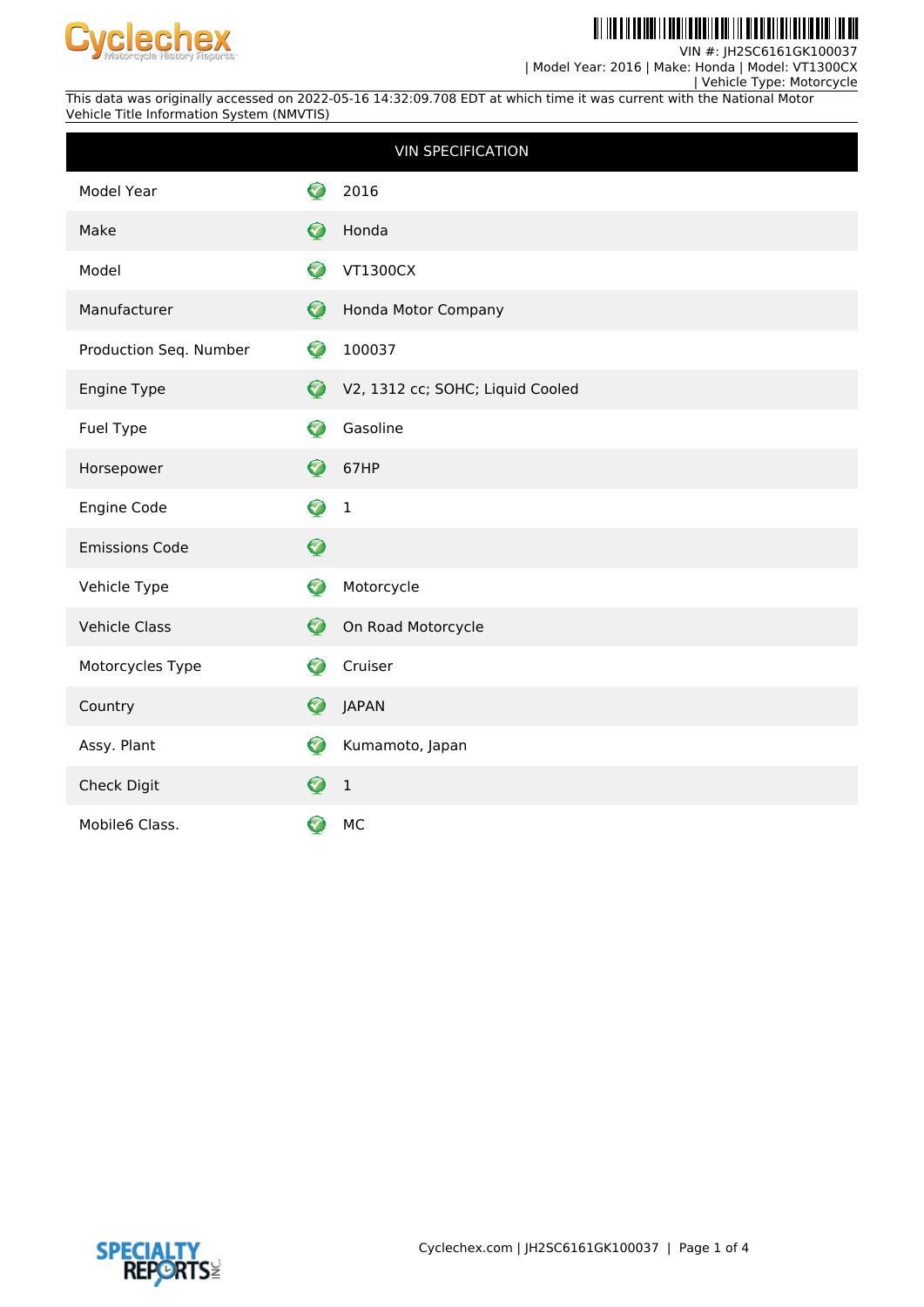

VIN #: JH2SC6161GK100037 | Model Year: 2016 | Make: Honda | Model: VT1300CX

| Vehicle Type: Motorcycle

This data was originally accessed on 2022-05-16 14:32:09.708 EDT at which time it was current with the National Motor Vehicle Title Information System (NMVTIS)

# **MULTI-STATE VEHICLE HISTORY REPORT**

| <b>CONDITION HISTORY</b>       |          |                                       |  |
|--------------------------------|----------|---------------------------------------|--|
| <b>Brand Category</b>          |          | <b>NMVTIS Search Result</b>           |  |
| <b>Total Loss</b>              | 5        | No Title Brand found by Cyclechex.com |  |
| Salvage                        | <b>V</b> | No Title Brand found by Cyclechex.com |  |
| <b>Disclosed Damage</b>        | 7        | No Title Brand found by Cyclechex.com |  |
| <b>Bond</b>                    | 7        | No Title Brand found by Cyclechex.com |  |
| Flood                          | 0        | No Title Brand found by Cyclechex.com |  |
| Cars/Cash for Clunkers         | ❤        | No Title Brand found by Cyclechex.com |  |
| Gray Market                    | ଚ        | No Title Brand found by Cyclechex.com |  |
| Junk                           | ❤        | No Title Brand found by Cyclechex.com |  |
| Manufacturer Brand             | ❤        | No Title Brand found by Cyclechex.com |  |
| New/Re-Issued VIN              | Ø        | No Title Brand found by Cyclechex.com |  |
| Odometer                       | Ø        | No Title Brand found by Cyclechex.com |  |
| Rebuilt/Repaired/Reconstructed | 7        | No Title Brand found by Cyclechex.com |  |
| Dismantled                     | 0        | No Title Brand found by Cyclechex.com |  |
| Rental/Taxi/Police             | ଚ        | No Title Brand found by Cyclechex.com |  |
| Agricultural/Logging Vehicle   | ❤        | No Title Brand found by Cyclechex.com |  |
| <b>Title Copy</b>              | ♡        | No Title Brand found by Cyclechex.com |  |
| Antique/Classic                | ♡        | No Title Brand found by Cyclechex.com |  |
| Undisclosed Lien               | 7        | No Title Brand found by Cyclechex.com |  |

|                                     |               | <b>TITLE HISTORY</b> |            |             |
|-------------------------------------|---------------|----------------------|------------|-------------|
| State                               | <b>Status</b> | VIN                  | Issue Date | Odometer    |
| New Hampshire                       | Current       | IH2SC6161GK100037    | 08/05/2019 | 7.820 Miles |
| New York                            | Historical    | IH2SC6161GK100037    | 03/21/2016 | 1 Miles     |
| <b>IUNK AND SALVAGE INFORMATION</b> |               |                      |            |             |

No Junk/Salvage Reportings Found

### RECALL DATA FROM NATIONAL HIGHWAY TRAFFIC SAFETY ADMINISTRATION (NHTSA)

[Click here](https://www-odi.nhtsa.dot.gov/owners/SearchSafetyIssues) to check for any unrepaired recalls associated with your motorcycle. Have your VIN available.

**Report Received Date:** 13/12/2017

**Component:** FUEL SYSTEM, GASOLINE:STORAGE:TANK ASSEMBLY

**Manufacturer:** Honda (American Honda Motor Co.)

 **Summary:** Honda (American Honda Motor Co.) is recalling certain 2017 Honda VT1300CX Fury motorcycles and 2010 and 2016 Honda VT1300CX Fury motorcycles that received a replacement fuel tank. The fuel tank may be missing welds around the mounting bracket.

 **Remedy:** Honda will notify owners, and dealers will inspect the fuel tank welds and, as necessary, replace the fuel tank, free of charge. The recall began December 14, 2017. Owners may contact Honda customer service at 1-888-234-2138.

 **Notes:** Owners may also contact the National Highway Traffic Safety Administration Vehicle Safety Hotline at 1-888-327-4236 (TTY 1-800-424-9153), or go to www.safercar.gov.

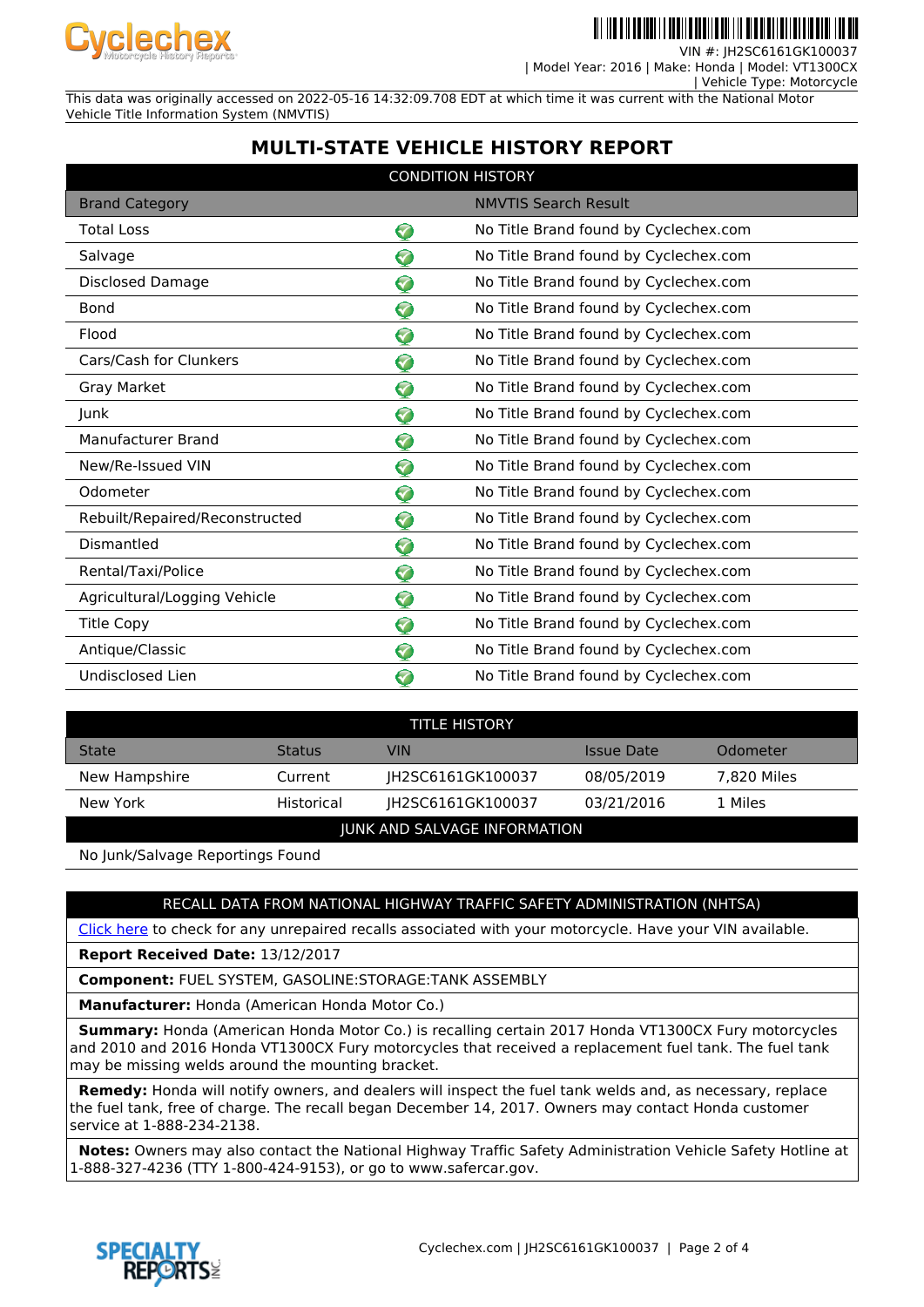

VIN #: JH2SC6161GK100037

 | Model Year: 2016 | Make: Honda | Model: VT1300CX | Vehicle Type: Motorcycle

This data was originally accessed on 2022-05-16 14:32:09.708 EDT at which time it was current with the National Motor Vehicle Title Information System (NMVTIS)

#### INSURANCE INFORMATION

Occurrence **Reporting Entity Consumer Claim** Date of Insurance Claim

No Total Loss Reportings Found

| LIEN INFORMATION                              |      |  |
|-----------------------------------------------|------|--|
| Entity Title                                  | Date |  |
| There are no liens reported for this vehicle. |      |  |

Lien data does not include information on all motor vehicles in the United States because not all lienholders provide information to the source of this lien data.

| <b>DETAILS</b> |                   |  |  |
|----------------|-------------------|--|--|
| Standard Data  |                   |  |  |
| identification | JH2SC6161GK100037 |  |  |

### **DISCLAIMER**

### **NMVTIS Consumer Access Product Disclaimer**

The National Motor Vehicle Title Information System (NMVTIS) is an electronic system that contains information on certain automobiles titled in the United States. NMVTIS is intended to serve as a reliable source of title and [brand](https://vehiclehistory.bja.ojp.gov/nmvtis_glossary) history for automobiles, but it does not contain detailed information regarding a vehicle's repair history.

All states, insurance companies, and junk and salvage yards are required by federal law to regularly report information to NMVTIS. However, NMVTIS does not contain information on all motor vehicles in the United States because [some states](https://vehiclehistory.bja.ojp.gov/nmvtis_states) are not yet providing their vehicle data to the system. Currently, the data provided to NMVTIS by states is provided in a variety of time frames; while some states report and update NMVTIS data in "real-time" (as title transactions occur), other states send updates less frequently, such as once every 24 hours or within a period of days. Information on previous, significant vehicle damage may not be included in the system if the vehicle was

never determined by an insurance company (or other appropriate entity) to be a "total loss" or branded

by a state titling agency. Conversely, an insurance carrier may be required to report a "total loss" even if

the vehicle's titling-state has not determined the vehicle to be "salvage" or "junk." A vehicle history report is NOT a substitute for an independent vehicle inspection. Before making a

decision to purchase a vehicle, consumers are **strongly encouraged to also obtain an independent**

**vehicle inspection** to ensure the vehicle does not have hidden damage. The [Approved NMVTIS Data](https://vehiclehistory.bja.ojp.gov/nmvtis_vehiclehistory)

[Providers](https://vehiclehistory.bja.ojp.gov/nmvtis_vehiclehistory) (look for the NMVTIS logo) can include vehicle condition data from sources other than NMVTIS. NMVTIS data **INCLUDES** (as available by those entities required to report to the System): Information from [participating](https://vehiclehistory.bja.ojp.gov/nmvtis_states) state motor vehicle titling agencies.

Information on automobiles, buses, trucks, motorcycles, recreational vehicles, motor homes, and

tractors. NMVTIS may not currently include commercial vehicles if those vehicles are not